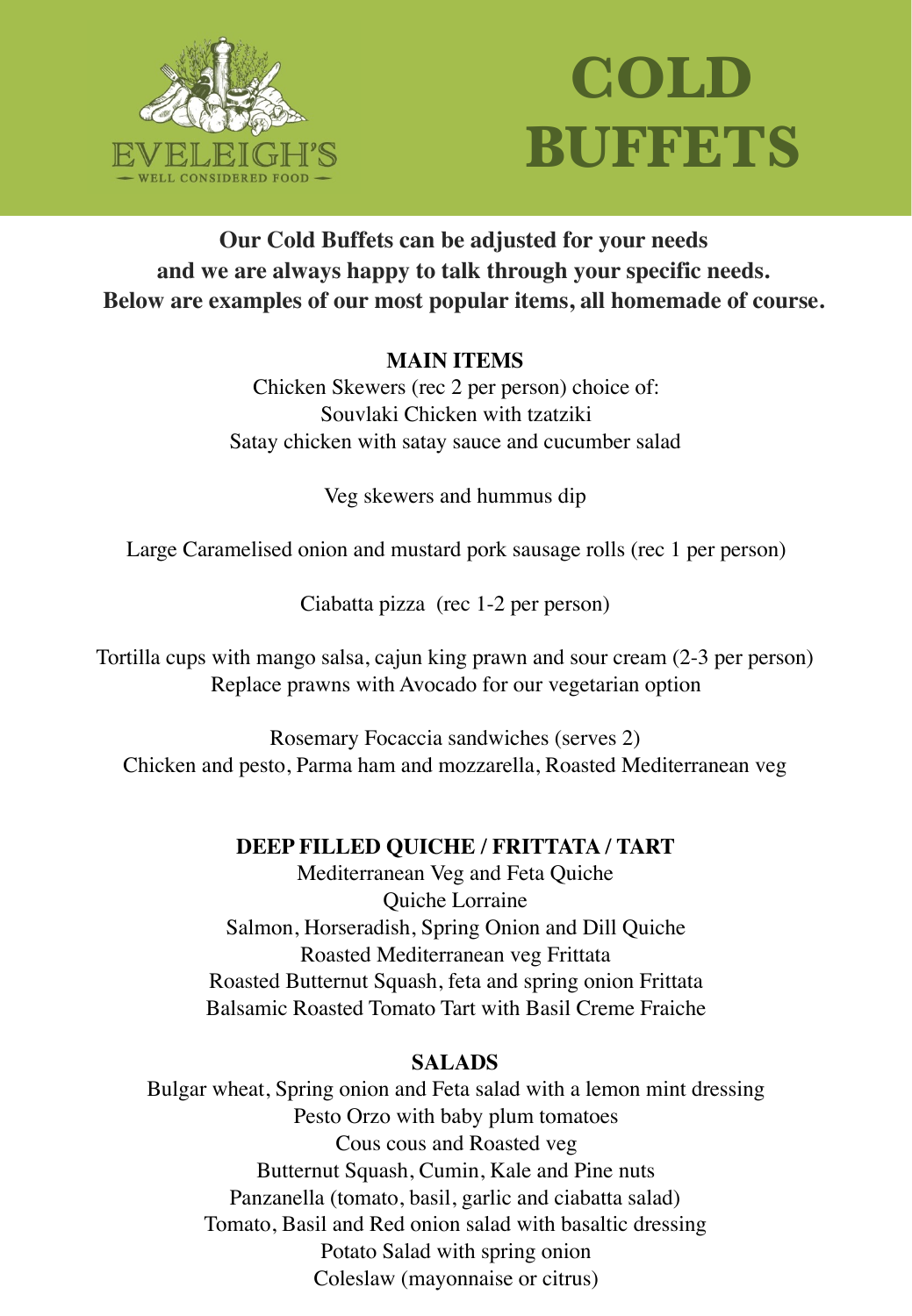

# **COLD BUFFETS**

## **All cold buffets are for a minimum of 14 people. Prices include delivery, napkins and biodegradable plates**

### **OPTION 1 - £7.50 per head**

Choice of 2 Main items 1 type of Quiche / Frittata / Tart Choice of 2 Salads

#### **OPTION 2 - £10.50 per head**

Choice of 3 Main items 1 type of Quiche / Frittata / Tart Choice of 3 Salads

#### **OPTION 3 - £12.50 per head**

Choice of 5 Main items 3 types of Quiche / Frittata / Tart Choice of 5 Salads

#### **OPTION 4 - £15.00 per head**

All 7 Main items 6 types of Quiche / Frittata / Tart All 8 Salads

*NB. Quiche / Frittata / Tarts serve 14 people therefore guest numbers must be above 28 for two types.* 

#### **OPTIONAL EXTRAS**

£10 per kg cooked - Roasted Ham - Glazed or unglazed (recommended 50-75g per head) 50p per head Bread rolls Selection of Cheeses, pate and pickles at market price £ 15 - Homemade houmous/ Tzatziki and crudités for 15

### **SWEET ADDITIONS**

Custard Tarts, Mississippi Mud Pie and Tarte au Citron - £2.00 each